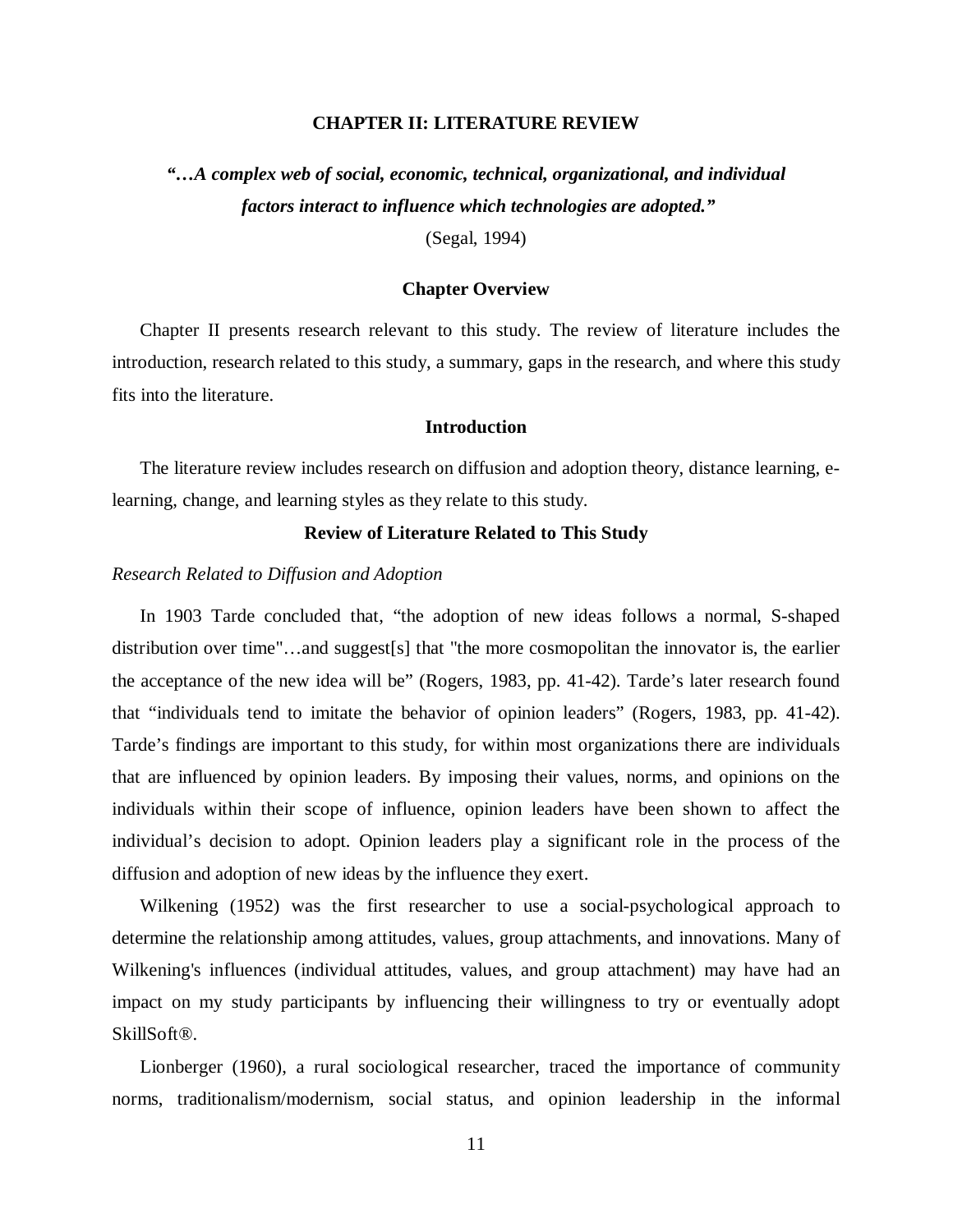transmission of new farm ideas via word-of-mouth. These findings are important because they validated Tarde's research on the influence of group and opinion leaders on an individual's attitudes and beliefs.

Rogers summarized the findings of hundreds of previous studies to identify the critical elements of the diffusion and adoption process as, "the innovation itself, its communication from one individual to another, in a social system, over time" (Rogers, 1983, p. 11). Rogers and Shoemaker (1971) defined the diffusion process as

the human interaction in which a person communicates a new idea to another person, group of individuals, or an organization. This process is conducted over time and at different degrees of interest and understanding by the individuals involved in the process. A social system is a group of individuals who may be functionally different but who are involved in similar problem-solving behavior. The term over time is described as the length of time required for an individual to pass through the adoption process. (pp. 18-28)

Rogers (1983, p. 21) defined adoption as planned or spontaneous, quick or slow, complete or incomplete, but most importantly a process, not a single, unitary event." Adoption has also been defined as the continued use of the innovation in the future.

Rogers (1995, p. 37) identified five categories of adopters: "innovators, early adopters, early majority, late majority, and laggards." Adoption categories are better understood by realizing that each category of adopter represents a group of new users who, for personal, organizational, or technological reasons, chose to adopt (use an innovation on a routine basis) or reject the innovation at different times in the product's life cycle. Some individuals became aware of the innovation and purchased it before others did. If a person purchases a new product early in the adoption process, then that person could be classified as an innovator. Someone else who waited to purchase until the end of product's life cycle could be classified as a late majority or a laggard**.**  These examples were provided so that the reader is better able to understand the categories of adopters. I used these categories of adopters to help identify where each study participant was in the adoption process.

Parhasarathy, Rittenburg, and Ball (1995, pp. 35-47) indicated that, "previous studies have noted that the innovative decision-making models have been useful…as they traced the process of the individual as he goes through a decision whether to adopt an innovation." The innovative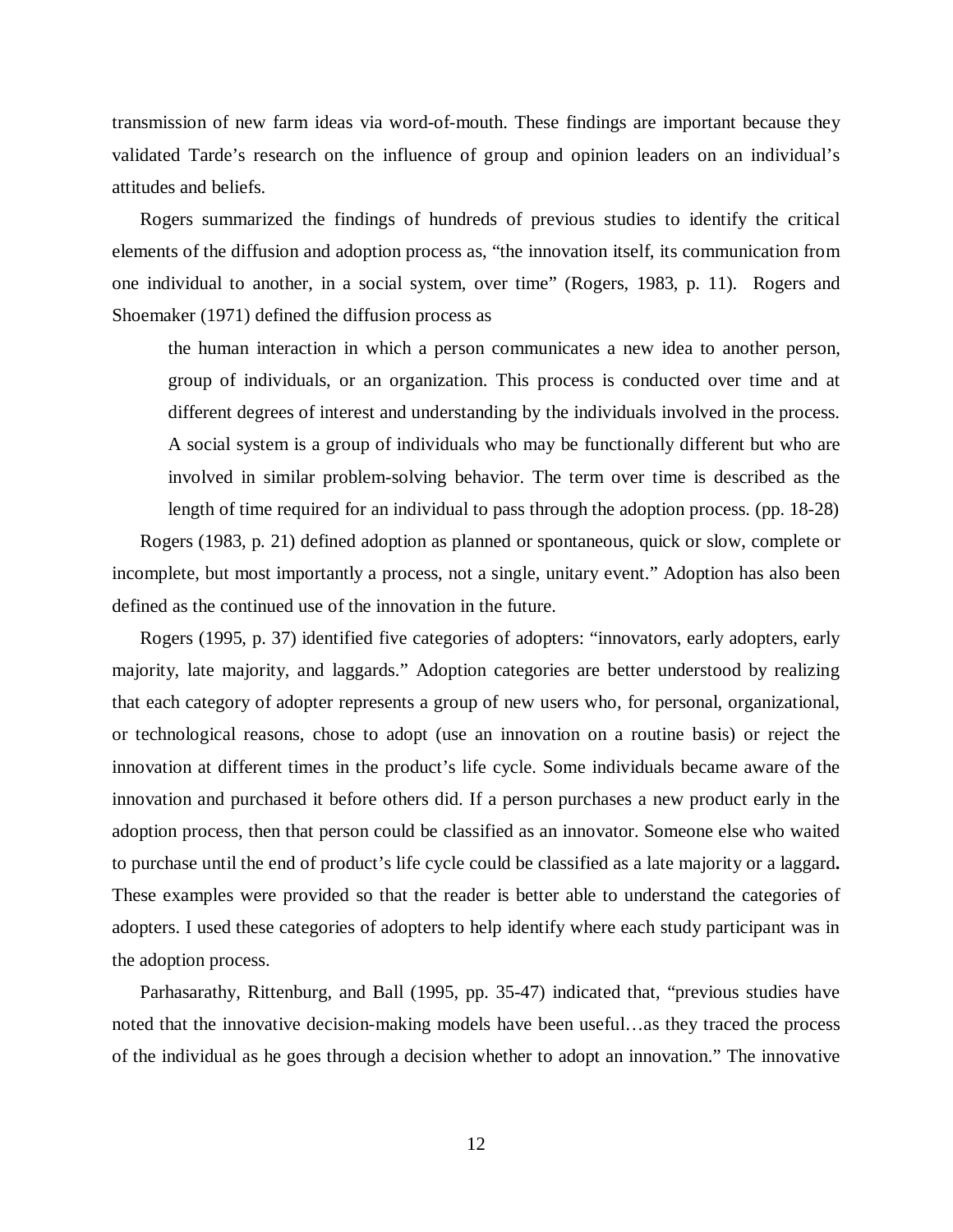decision-making model provided me a basis for a better understanding of how the study participants described the process by which they decided whether or not to use SkillSoft®.

Pereira's (2002, p. 45) "Adoption-Centered Approach to Understanding the Adoption of Innovations" offered a new way to understand how the adoption process occurs and to explore the subprocesses that affected individual's perceptions and attitudes. Pereira's model was more of a sense-making model, which dealt with the adopter's framework, as compared to Rogers' innovative decision-making model, which charts the progress of activities along a continuum to adoption. Pereira's sense-making model was more inclined to explain the adopter's mental processes at each stage in the adoption process. Pereira's adoption-centered approach considered the stimuli in the environment in which the innovation was being introduced that might encourage, assist, and provide the information and motivation necessary for the individual to consider adoption. This model provided me further insights into understanding the adoption of innovations.

Rudd (2002, p. 8) used the diffusion of innovations model as a lens through which to better view, understand, and describe how a new idea entered a social system (the healthcare system). By using the lens of that model, Rudd was able to describe how the idea spread, identify influences within the healthcare system that affected adoption, and define how adoption occurred within that system. Rudd's study was important because she demonstrated how the diffusion of innovation models could be useful in viewing and understanding adoption within a system.

## *Literature Related to the Influences Affecting Diffusion and Adoption*

Researchers, including Rogers (1983), Hall and Loucks (1979), Hough (1975), Schein (1985), and Weinstein (1981, 1998) have studied the personal, organizational, and technological influences on the individual that can affect the diffusion and adoption process.

## *Individual Influences*

"Uncertainty implies a lack of predictability, structure, and information." (Rogers 1983, p. 6) Information about the innovation can help reduce uncertainty and encourage adoption. Knowledge of the individual's uncertainty helped me to better understand how fear and uncertainty affect an individual's decision to adopt or reject a new distance learning program such as SkillSoft®. Sherry determined that, "adoption can be affected by individual factors such as motivation, need for control, sense of self-efficacy, attitudes and user perceptions of the innovation" (Sherry, 1998, p 130). Rogers theorized that, "if an end-user's relative advantage,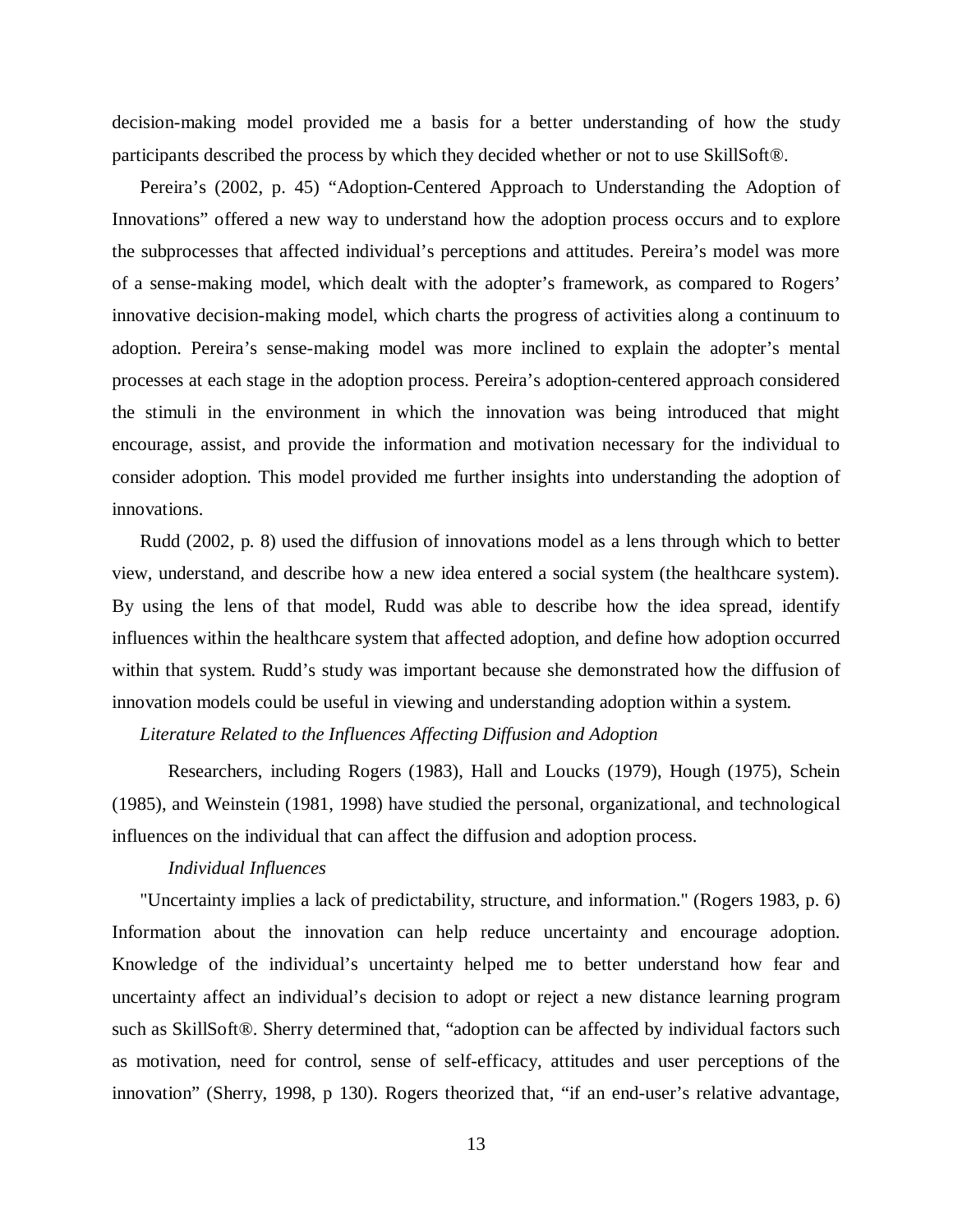compatibility, complexity, trialability, and observability issues with an innovation are not satisfied, the end-user is less likely to adopt the innovation or idea" (Rogers, 1983, p. 6).

Hall and Loucks (1979) studied an individual's willingness and capacity for change using a concern-based model. They presented individuals' concerns on a developmental continuum called the Stages of Concern. The Stages of Concern model begins with an individual's awareness and progresses to the need for more information, the desire to understand the personal effect of the innovation, individual management concerns, and consideration of the innovation's consequences. Additional studies on the concerned–based model were conducted by Alfieri, (1997), and Mertz (1996) helped me understand how organizational issues can influence the individual adoption process.

Research by Frambach (1993, pp. 22-41) indicated that, "diffusion research holds individuals responsible solely for their actions and not the system of which they are part of…so it may well be that the 'system' is at fault for not providing an innovation that is more appropriate to the individual's needs so the individual may be justified in rejecting the new product." The implication of Frambach's finding was that if an innovation did not fit with the individual's needs then there might be failure to adopt. This factor could have been an influence on whether study participants adopted or rejected SkillSoft®.

A study by McDonald and Frost (1998, pp. 233) concluded that, "diffusion depends upon the influence of individuals within companies championing…diffusion…. An important source of that influence is peer groups and wider social pressures to adopt." Included in my analysis was a determination of whether senior management in the military organization supported and continued to champion the use of SkillSoft®. This determination helped me assess how this influence may have affected the adoption process.

Research by Franks (1996, p. 63) indicated that, "long term commitment to distance education is closely tied to a respondent's attitude towards distance learning." Lowry (1996) identified other personal influences on adoption, which included age, gender, and educational level of the user, as well as user perceptions, attitudes, opinions, and motivation.

## *Organizational Influences*

Each organization has a culture with norms and values. Clearly, the military organization under study has its own culture, but what is that culture? Culture, as defined by Schein (1992), is: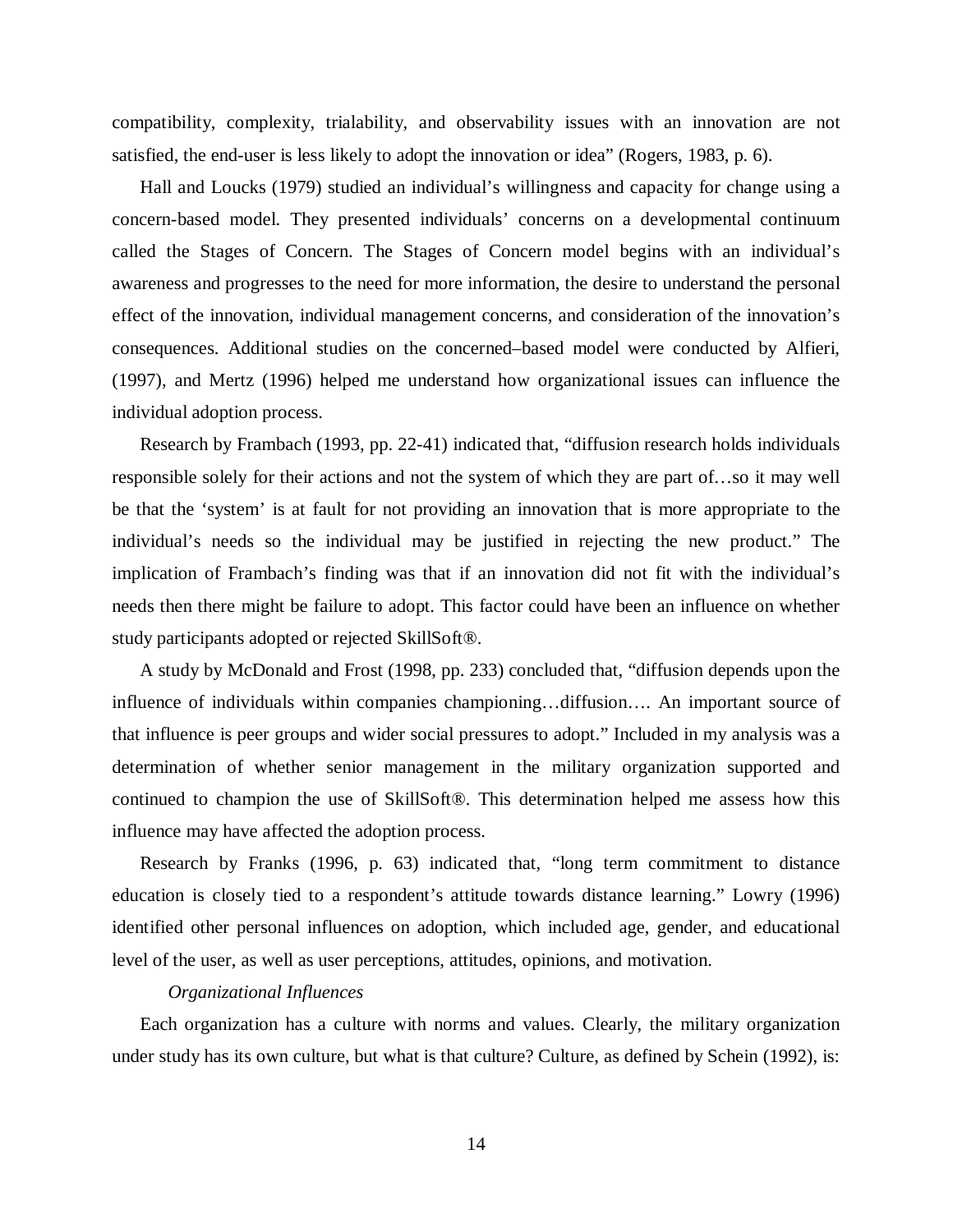the accumulated shared learning of a given group covering behavioral, emotional and cognitive elements of the group members' total psychological functioning. For shared learning to occur there must be a history of shared experience, which in turn implies some stability of membership in the group. Given such stability and shared history, the human needs for parsimony, consistency and meaning will cause the various shared elements to form into patterns that eventually can be called a culture. (p. 10)

Culture formation, according to Schein (1992, p. 11), "is always a matter of striving towards patterning and integration in group learning happening at the behavioral as well as the conceptual internal level. The deeper levels of learning that get us to the essence of culture must be thought of as concept or as shared basic assumptions." Schein stresses the importance of considering "the dynamics of culture if we're going to look at change, because understanding change in the functioning of organizations is relevant today . . . and an organization's resistance to change in the face of environmental pressure and uncertainty is a phenomenon for which many interpretations and solutions can be offered" (Schein, 1992, p. 5).

The organizational climate or culture has been shown to be "a contributing influence in hindering or encouraging the adoption process" (Rogers and Agarwala-Rogers, 1976, pp. 73-74). Further, Schein's (1985) research found that

many organizations seek to devise new strategies or interventions that make sense in marketing or implementing new products, services, procedures or innovations . . . however, the organization may not implement those strategies because they require new ways of working (accomplishing tasks) or new values that are way out of line with the organization's prior assumptions or ways of doing business. (p. 36)

Since SkillSoft® appeared to be a change in how training was provided to the individual (e.g., changing the method of training from going offsite to attend traditional classroom instruction to taking a class at the individual's workstation or home computer). As a result, the individual had to learn how to use new software and follow new procedures.

Frambach (1993, pp. 22-41) concluded that, "The probability of an organization adopting an innovation sooner decreases with its degree of formalization and/or degree of centralization." His findings are relevant to this study because the military organization have a hierarchical (formal) structure and formal communication channels. Part of my research included understanding the organization, its environment, and how its members perceived the organization.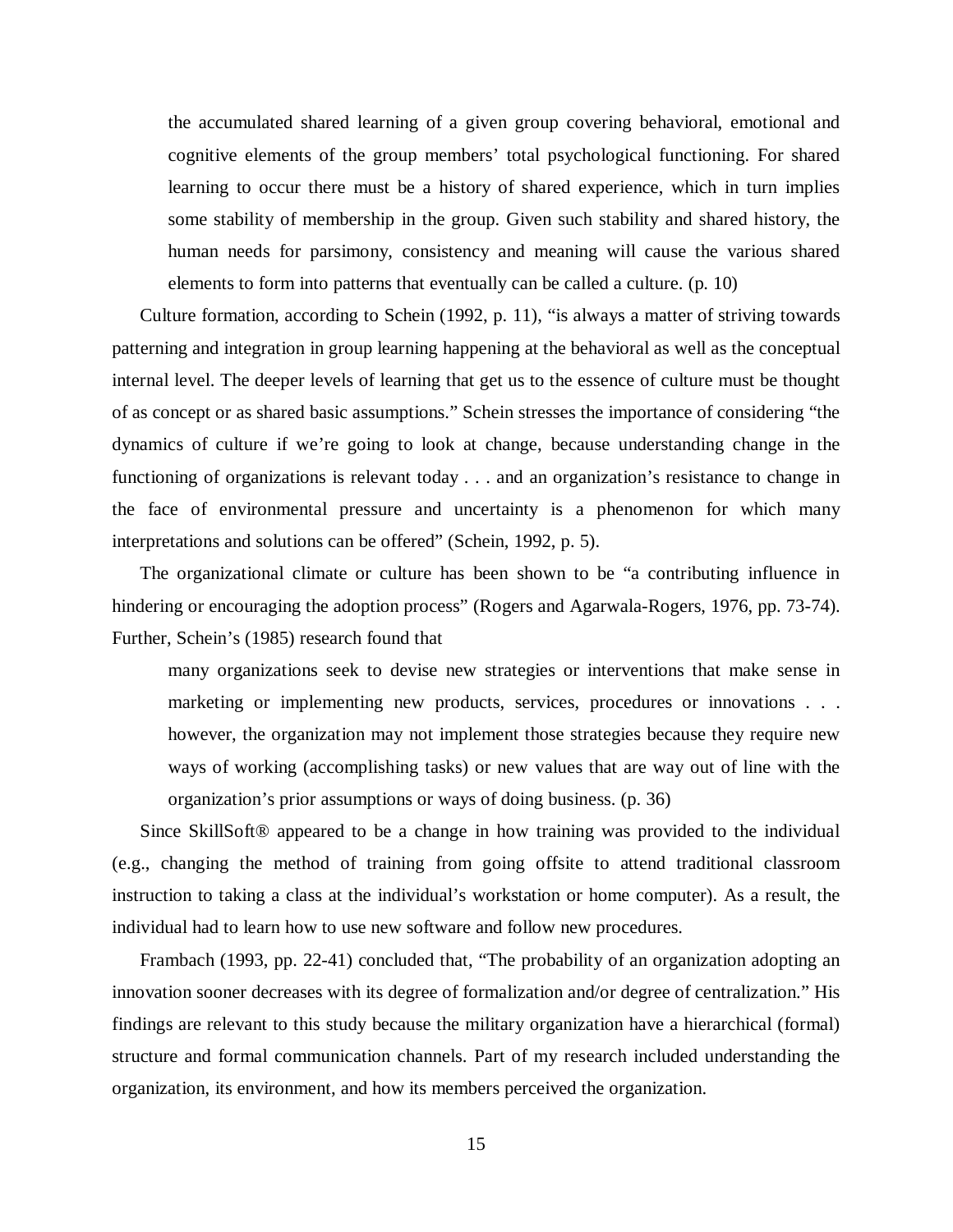The research of Segrest, Domke-Damonte, Miles, & Anthony (1998, pp. 425-429) identified a "social context, a social influence, that should be considered when implementing any kind of new technology change." Their research suggested that an organization's cultural value, beliefs, and norms should be considered when planning for any organizational change, such as the introduction of a new e-learning product. Social context was significant to this study because the implementation of SkillSoft® marked the first time that all the employees were encouraged to use an e-learning product. Further research by Daghfocus, Petrof, & Pons (1999, pp. 314-331) suggested that, "an individual's occasion to adopt a new product reflects his or her level of attachment to or rejection of the values of a system." In his 1996 survey on barriers to diffusion and adoption of online teaching, Berge found that, "organizational culture was the largest category of all barriers to the implementation of on-line training" (Berge, 1997, p. 7).

According to Segrest, et al. (2000, p. 429), "organizational champions are required for projects to become part of the strategic repertoire of an organization." The authors suggested that the process of organizational change requires some group or senior management leader to be responsible for bringing about change. Their research meant that in order for change to occur successfully within an organization, senior leaders, peer leaders, or change agents within each division or branch of the agency should be involved in introducing that change.

# *Technological Influences*

While some researchers studying diffusion and adoption focused on individual and organizational issues, others examined the effects of technology on the diffusion and adoption process. Diffusion-related characteristics of new technological ideas have been identified as "compatibility, efficiency, communicability or associability, complexibility and divisibility of the technology" (Hough, 1975, p. 60). Past research indicated that technological influences have influenced the individual's adoption rate. Research by Hough (1975) stated that:

the less the change that the new technology requires in preexisting socio-cultural values and behavioral patterns, existing facilities, equipment, and procedures, the more likely the idea will be rapidly diffused…the easier an idea is to explain, to perceive the way it functions, or to associate it with other familiar objects or ideas, the more rapidly it is adopted…and the divisibility of new technology into parts appears to affect the number of trials that will be made and hence the rate of adoption. (p. 60)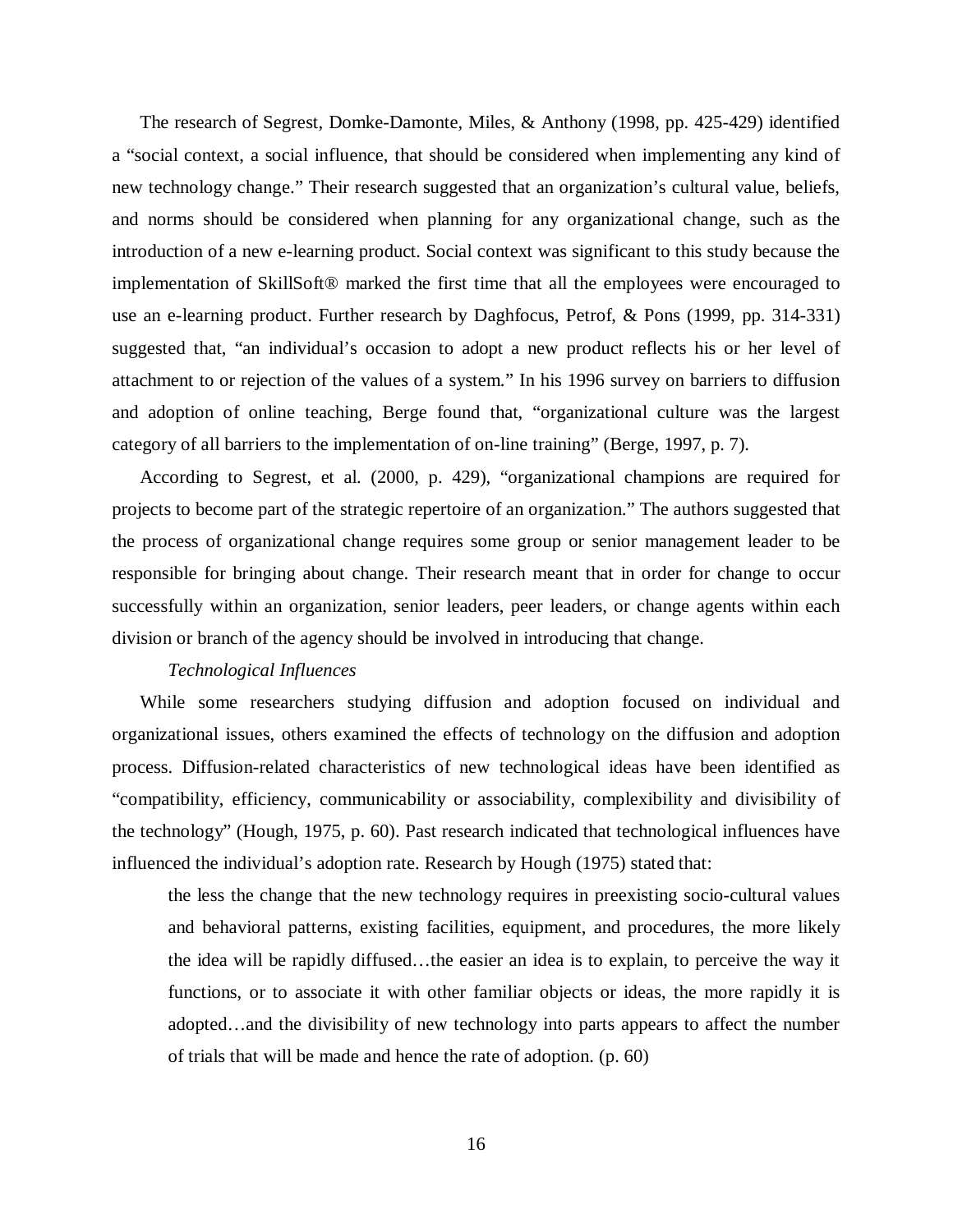This case study considered the effects of technology on diffusion and adoption by asking study participants to describe their experiences with the use of SkillSoft®, a new technology.

# *Other Influences*

Before SkillSoft® was introduced in December 2000, the organization relied mostly on the use of offsite classroom instruction as the principal means of providing additional training for employees. With the introduction of SkillSoft®, employees had the option of obtaining training at work or at home. Some study participants, according to the findings, perceived that SkillSoft® had changed the way in which employees could acquire new knowledge and skills. Thomerson and Smith (1996, p. 38) reported that past "studies have found that some distance learning students often do not enjoy their classroom experience, do not interact as frequently with fellow students or the instructor, or do not feel as comfortable in a distance classroom setting as did students attending traditional classroom instruction." "A change in the methods for delivering training," according to Thomerson and Smith (1996, p 38) "can have a dramatic effect on the individual's willingness to adopt some distance learning products."

# *Summary of Diffusion and Adoption Influences*

Other researchers have studied the effects of individual, organizational, and technological influences on the diffusion and adoption process. This case study focused on the diffusion and adoption of SkillSoft®, an e-learning product within one military organization and described how various influences (personal, organizational, and technological) affected the process from an individual perspective. Presenting participants perceptions of the process and influences on the process added to the literature a unique viewpoint on the process.

# *Theories of Adoption*

To better understand the process of adoption, I reviewed the literature on adoption theory. Turnbaugh and Meenaghan (1980) identified three theories of the adoption of an innovation:

*Random Selection.* The proponents of this theory indicated that the newness of the product, its status, and its prestige would motivate a buyer to purchase the product.

*Opinion Leadership.* The proponents of this theory theorized that opinion leaders would influence members of their groups and set the pace for individual adoption.

*Trickle Down Approach.* The proponents of this theory suggest that the acceptance of an innovation "begins at the top echelon of consumers, the upper classes, and filters down through the social strata to the population." (pp 3-33)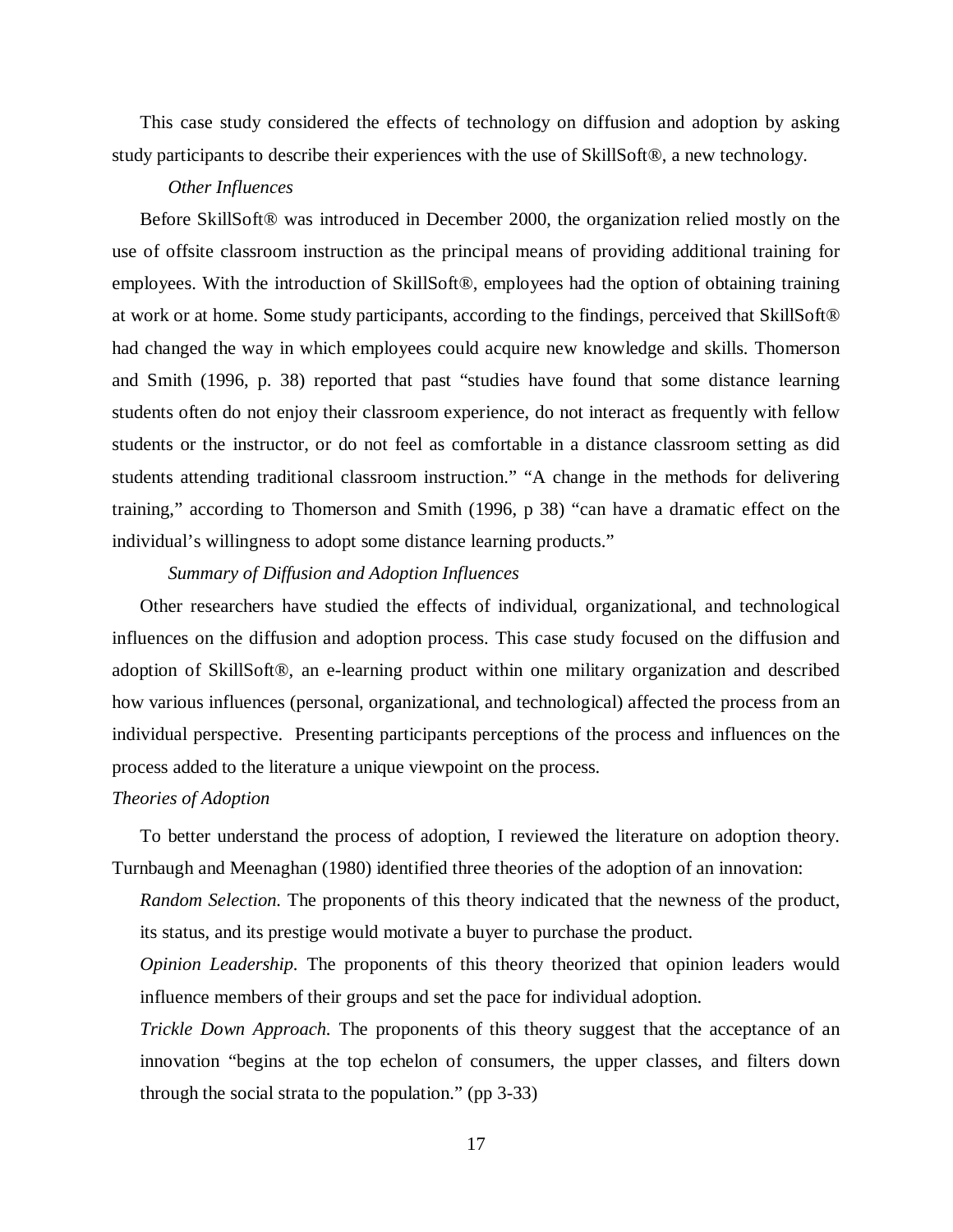These theories of adoption provided me a different perspective from Rogers' theory of adoption to understand the adoption of SkillSoft®.

### *Literature Related to Diffusion and Adoption of Distance Learning*

What is distance learning? Sandler-Smith, Down, and Lean (2000, p. 475) used the United States Distance Learning Association's definition of distance learning in their research. That definition of distance learning is, "the delivery of education or training through electronic media instruction includes satellite, video, audiographic computers, multimedia technology, and learning at a distance." This definition reflects the increasing importance of data transmission technology, which may some day supplant the use of print-based education and training. Sandler-Smith et al. suggested that distance learning "is the opening up of new opportunities for people to learn; it (distance learning) enables learners to study what, when, and where they like, using whatever media." Franks' (1996, p. 9) research on distance learning found that, "respondents were generally satisfied with most aspects of distance learning experiences…for they (students) regarded distance learning instruction as equal to or better than traditional classroom instruction."

# *Use of Distance Learning to Acquire Knowledge or Skills*

A finding by Bassett-Jones (1991, p. 23), in her research on distance learning, found that, "subject-matter experts (project leaders)…are often confronted with [the] seemingly intractable problem of being offered (having available for purchase) market-focused, off-the-shelf provisions which may look attractive but may not meet the specific needs of the users." This finding was relevant to my study because SkillSoft® was an off-the-shelf software package designed to provide general knowledge and basic skills to a wide variety of learners. My research found that SkillSoft® might not have met the learning needs of its intended audience.

Kremer (1996, p. 2) reported that, "in spite of extraordinary implementation efforts (to implement new ideas) . . . many executives are frustrated and disappointed with the results they achieve." A more recent study suggested that, "when top executives decide to adopt an IT (information technology) innovation…they should recognize that it takes much more than vocal support. Most implementation success stories show at least one high level proponent (senior leader, executive committee) within the organization was involved" (Raisinghani and Ramsaroop, 1999, p. iv).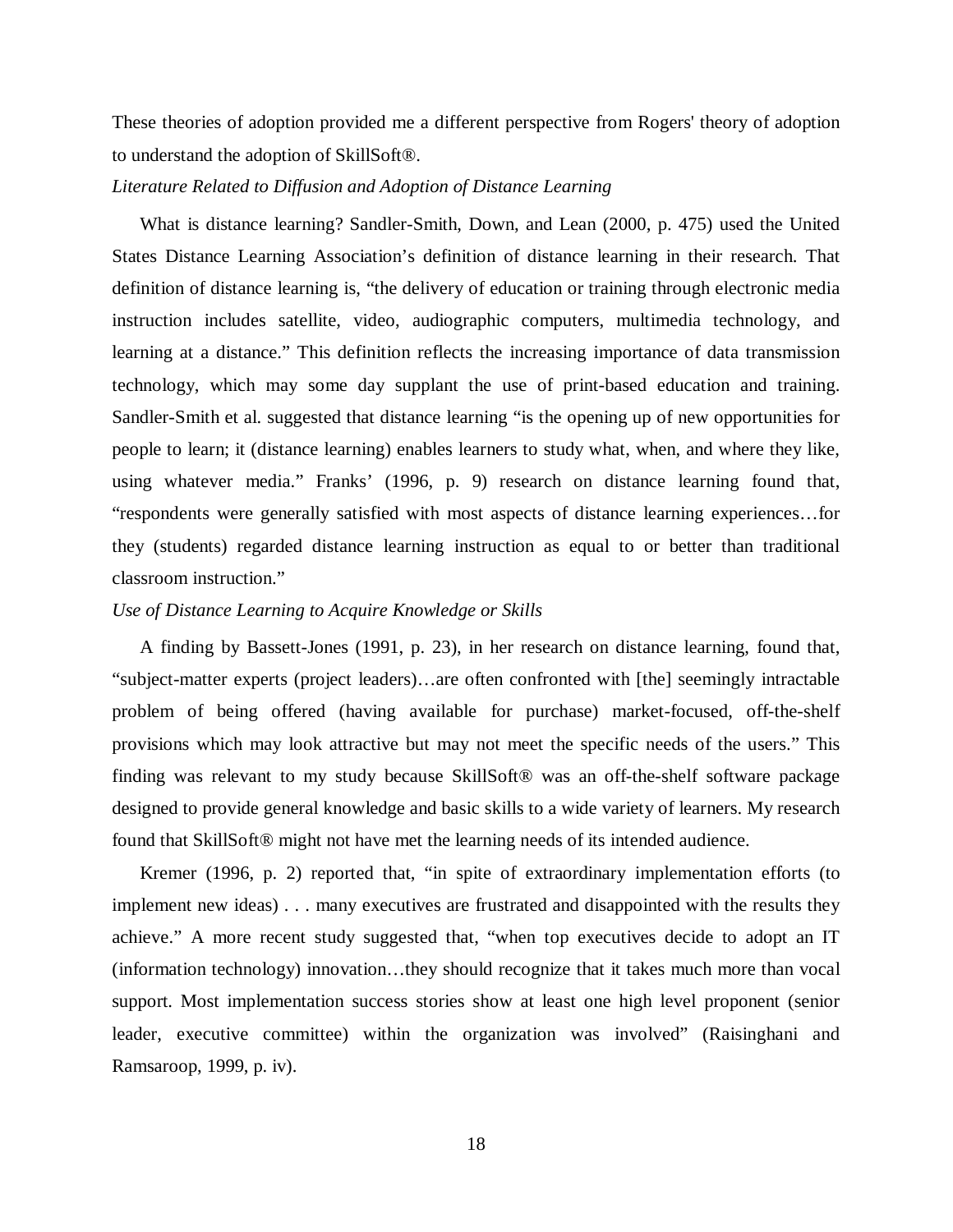### *Additional Research Related to this Study*

After completing the initial research and beginning to transcribe the interviews, analyze the data, and identify themes, it became apparent that further literature was required on key topics: e-learning, distance learning, change, and change management, and learning styles.

## *E-Learning and Distance Learning*

Rosenberg indicated that E-learning is based upon three fundamental criteria:

- (1) E-learning is networked, which makes it capable of instant updating, storage/retrieval, distribution and sharing of instruction or information . . . .
- (2) It is delivered to the end-user via computer using standard Internet technology. . . .
- (3) It focuses on the broadest view of learning learning solutions that go beyond the traditional paradigms of training. …

So we might say that e-learning is a form of distance learning, but distance learning is not necessary e-learning. (Rosenberg, 2001, pp. 28-29)

Roffe's provides a definition of e-learning, which was:

specifically (defined) in terms of learning, the 'E' term has less to do with electronics and much more to do with the other Es, which are the engagement of the learner, the enhancement of the learning, the experience of exploration, the ease of use, the empowerment of learner to control the learning schedule, and the execution of the learning program (Roffe, 2002, p. 41).

Roffe (2002) further described e-learning as a distance learning option that included:

learning objects, video on demand, virtual laboratories, virtual classrooms, net meetings, streaming media, simulations, on-line assessments, and Web-based management tools. E-learning, technology-based learning and Web-based learning are defined and used differently by different organizations and user groups. So likewise, the term on-line learning has a certain degree of elasticity in its meaning. Educators can choose from a variety of electronic technologies today to affect a delivery of learning. (p. 41)

This additional information was relevant for this study because SkillSoft® was a Web-based program, which seems to fit Roffe's definition of an e-learning product.

Further research identified the challenges that many organizations have encountered when introducing e-learning products. These challenges included, "the initial start-up costs, the transfer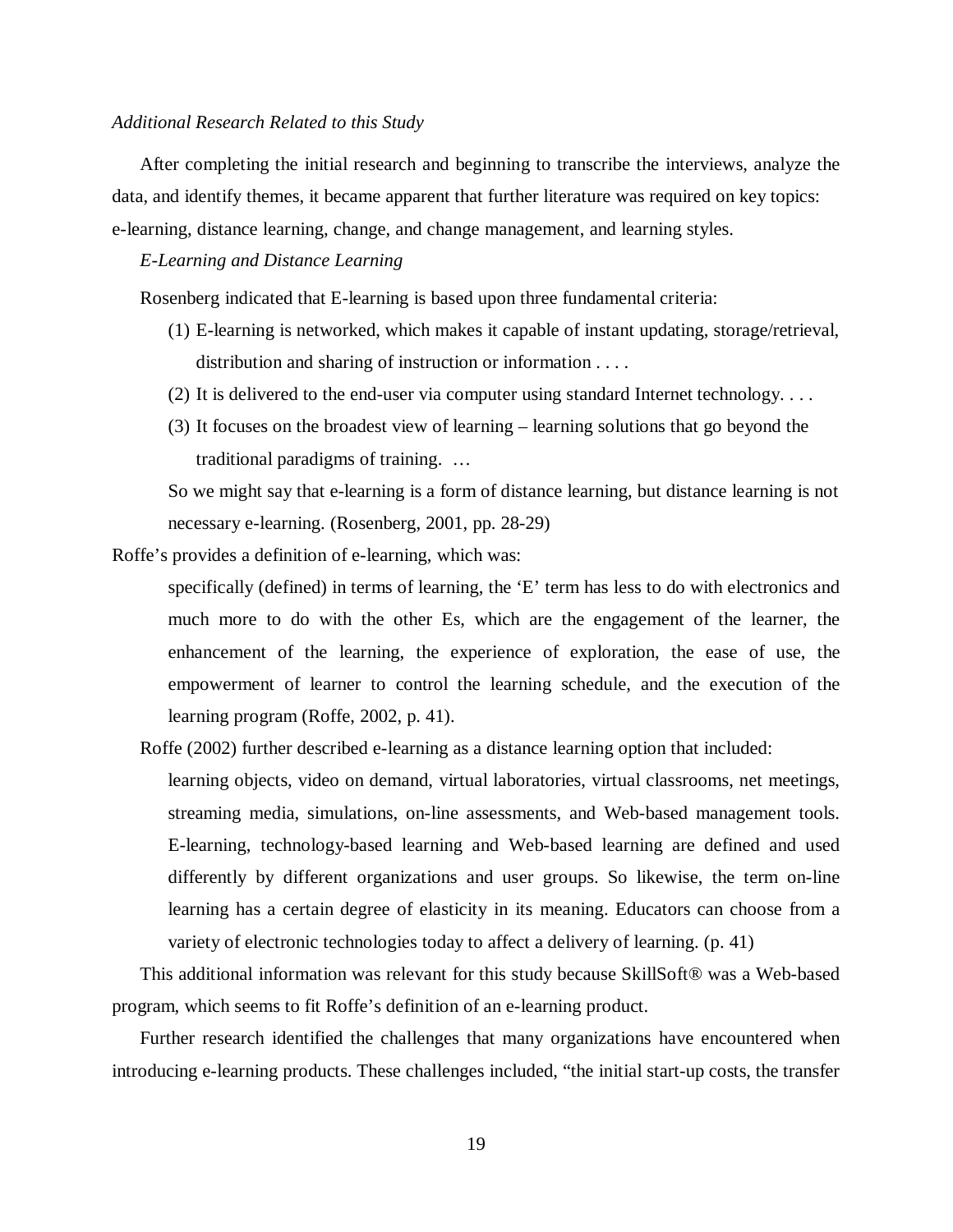of learning (transferring classroom learning to e-learning situations may be a challenge), and continual evaluation (to determine job performance)" (Roffe, 2002, p. 44).

One of the primary reasons that the senior management of the military organization approved the purchase of SkillSoft® was because it did not require travel or absence from the workplace, the product was less expensive than sending employees to attend traditional offsite classroom instruction.

Kirby (2001, p. 195) stated that, "it's important that we evaluate Web-based training applications so that we can determine their success…organizations should generate quantitative information to determine and measure the success of Web-based training." He recommends using Kirkpatrick's (1996) evaluation program as one method for measuring the success of Webbased training.

Volery and Lord (2000, p. 217) found that, "computer-based education allows students to become active learners rather than mere passive recipients of training." In the case of SkillSoft®, the technology was designed to promote active learning, thus encouraging employees to take more responsibility for their learning. This aspect of SkillSoft® was not measured in my study.

Volery and Lord (2000) also identified key influences proven to affect online delivery of a distance learning product, adoption and the use of distance learning products like SkillSoft®. These influences were not measured in this study. They are:

- *Technology:* The reliability, quality, richness, ease of access and navigation, Web interfaces, and level of interaction required to keep the students' interest.
- *Instructor characteristics* or the role of the instructor as part of the online learning.
- *Student characteristics:* The student's prior experience with technology, having a computer at home, and maybe gender differences towards computers. (pp. 218-220)

Cookson (1990, pp. 192-204) concluded that, "the reasons for student withdrawals from distance learning were often a combination of factors, both personal and course-related…and those students who had a high level of satisfaction with the course were the most likely to continue with the course."

## *Distance Learning in the Military*

The research of Barry and Runyan (1995) indicated that:

as the complexity of military technology increases, the need for ongoing technical training in the operation and maintenance of these high-level technology systems will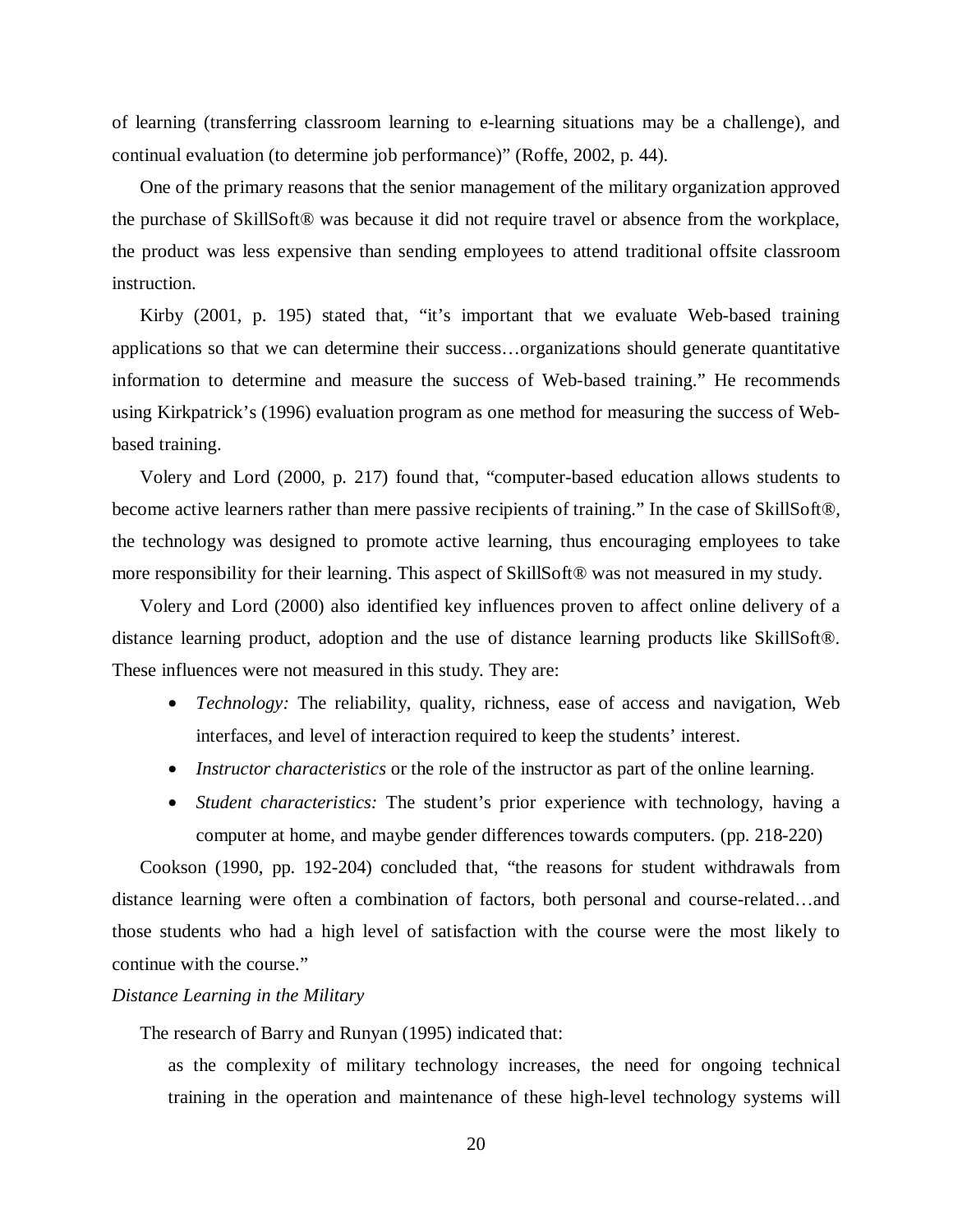also increase. The cost of sending personnel to distant training facilities for resident classroom training is an expensive proposition. However, numerous studies have shown that distance learning strategies can be a much less expensive alternative to resident training in the long run, can increase student through-put, and can still be effective in training personnel. (p. 37)

These were some of the same reasons that senior management in the military organization under study selected SkillSoft®.

Barry and Runyan (1995) went on to summarize the future of distance learning in the military setting:

Distance learning in the military setting appears to have a secure and even bright future. With the development of new weapons systems and other technologies, the need for technical training will grow. However, the budget for training typically does not grow proportionally with the budget for procuring the weapons system. It stands to reason that residency training will be reduced because distance learning provides a highly effective alternative in cost savings and its ability to provide access to large numbers of students. (p. 43)

A RAND (2002, p.1) research report expanded on those findings, indicating that:

Over the past decade the Army has become increasingly interested in the potential of distance learning to address its training needs. Distance learning uses information technology to deliver training at the soldier's home stations, and at other locations distant from the source of the training, thus shortening the time soldiers must spend at residential learning facilities. (p. 1)

The RAND (2002, p. 3) research report went on to stress that, "for the Army to realize the promise of distance learning, some changes in policy emphasis may be needed. Careful planning and implementation will be required including selection of courses" The RAND study pointed out the importance of reviewing existing policies related to how training will be accomplished as well as the course selections of distance learning programs such as SkillSoft®. Study participants in this study described how the agency's mandatory policy on use of SkillSoft® influenced their adoption of willingness to adopt the innovation which added further insights into the literature on use of distance learning in the military.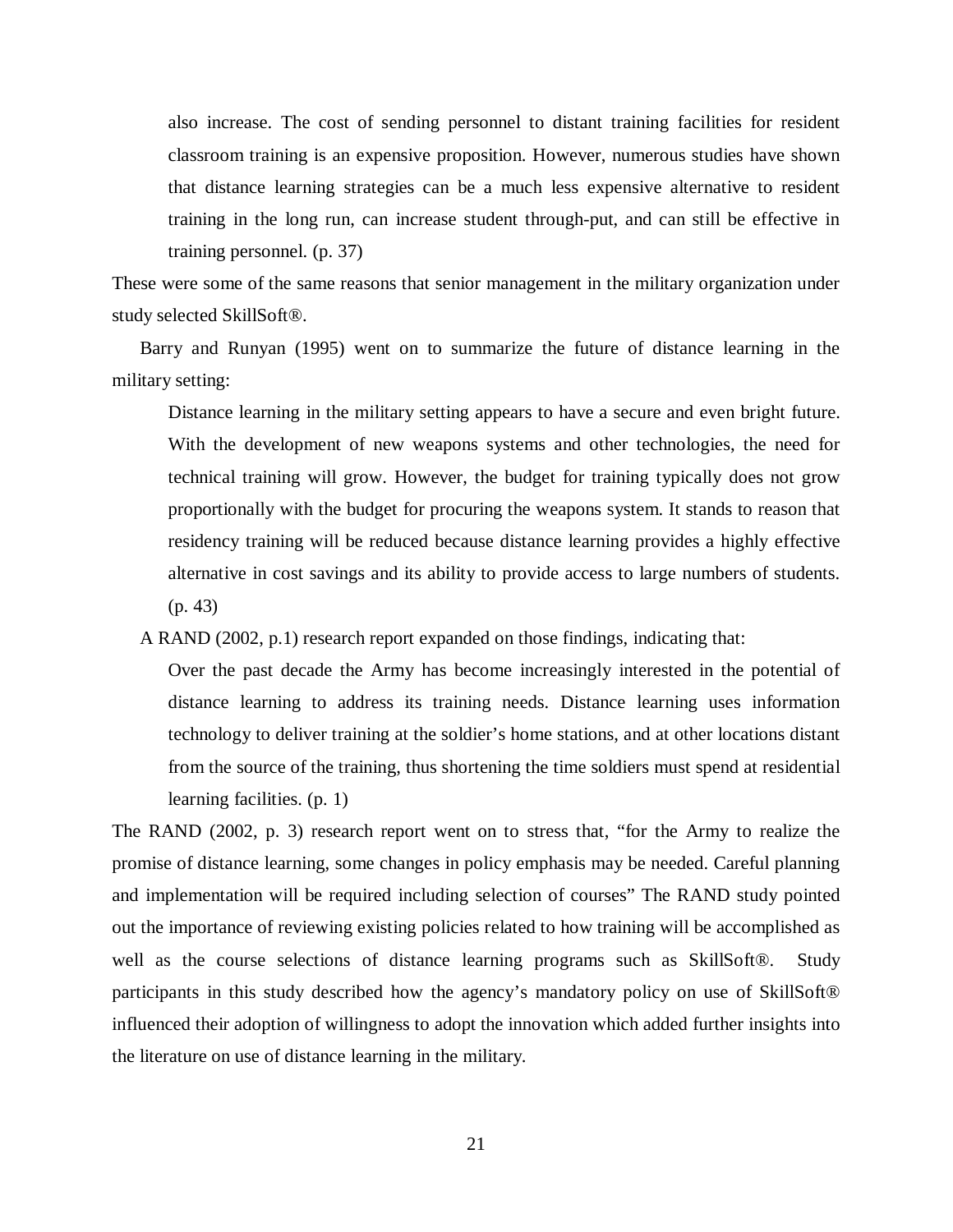Bonk and Wisher (2000, pp. 42-52) proposed a number of studies to help identify ways to make distance learning more learner-centric and to encourage military personnel to use distance learning programs. The present study has the potential to move Bonk and Wisher's research agenda forward by adding the individual's perception of an e-learning experience to the literature.

#### *Learning Styles*

Individual learning styles have been shown to influence student satisfaction with distance learning programs like SkillSoft®. "Those who needed visual stimulation found distance learning lacking, but those who like studying alone were extremely satisfied with the correspondence course" (Cragg, 1991, pp. 39-57). Cragg's findings were relevant to this study because SkillSoft® was a stand-alone program, and students using SkillSoft® did not have an instructor to assist or guide them.

Hileman, Willis, and Gunawarddena (1994) found that:

students involved in distance learning not only have to learn course content but must also learn how to interface with distance learning technologies. . . and depending on the experience of the student with new technologies and the ease of use, this could be a minor to a considerable barrier to the use of distance learning. (pp. 30- 44)

This combination of factors could influence an employee's satisfaction, continuation of learning through SkillSoft®, and the adoption of SkillSoft® as a primary means to acquire knowledge or skills.

## *Lifelong Learning*

Bork suggested that

lifelong learning has most often been modeled after traditional learning in schools… information flows from lecture, video or print, on books and computer screens, to the student's head. The focus is often on memory and most testing depends on memory. (Bork, 2001 p. 195)

Bork describes the traditional way for employees to learn within most military organizations. The introduction of SkillSoft® according to some study participants marked a shift in training methods, a shift that could have influenced the acceptance of SkillSoft® within the military organization under study.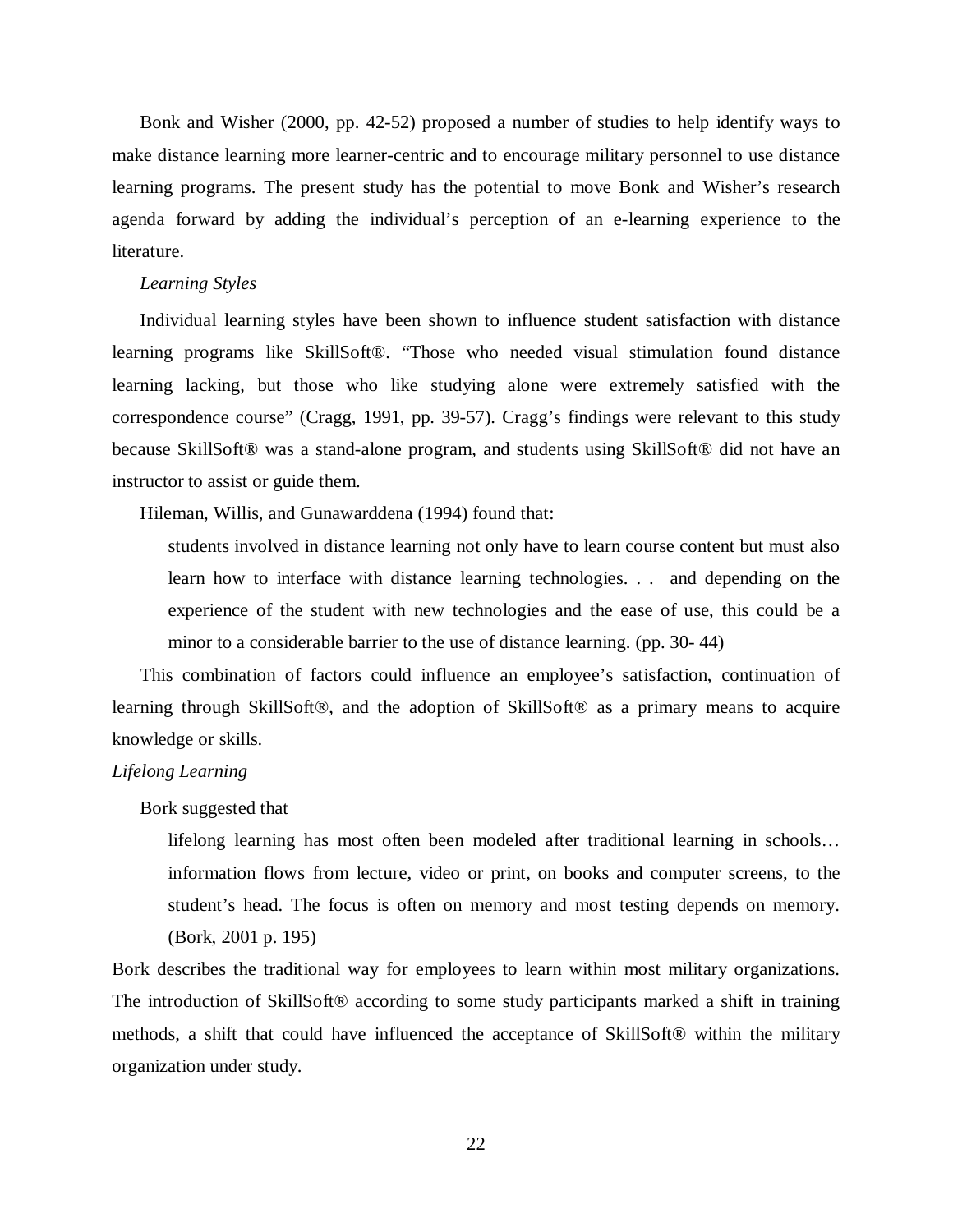### *Change*

Introducing SkillSoft<sup>®</sup> into the military organization's training program appears to have been a change in the way in which employees obtained training. Change has been identified as a factor to be considered when implementing any new idea into an existing system or organization. As Rogers (1995, p. 419) noted, "a system is like a bowl of marbles. Move one of its elements and the positions of all the others are inevitably changed also. When technology is introduced in isolation as a piecemeal change, it disturbs the rest of the system. The resulting instability reduces the overall system's overall effectiveness." His findings suggested that the introduction of SkillSoft® into a military organization that had not previously employed distance learning programs on an agency wide basis could have affected the employees and the organization's systems.

Hall and Hord (1987, p. 101) indicated that, "change is usually not implemented as a result of just putting it in isolation. Often, it is not implemented at all by many of its presumed users, for the simple fact that we have to look at the whole system." Their research suggested that I look at the organization and its environment when attempting to determine the influences on individual decisions to adopt SkillSoft®.

Lakomski (2001, p. 74) stated that, "resisting change . . . is not simply caused by the properties of one's individual schemas but is equally determined by those with whom one constantly interacts in the workplace or elsewhere, as well as by the organizational policies, practices and routines." Lakomski's comments are important to this study because I attempted to understand through the individual's perspective how the mandated policy on SkillSoft may have affected the diffusion and adoption of SkillSoft®.

French and Delahaye (1996, p. 2) indicated that, "change is only resisted when there is a threat perceived." If I found evidence of resistance to SkillSoft®, did that mean that employees of the organization perceived a threat? If individuals perceived that change (giving up travel to a classroom for instruction, giving up their ability to choose where to obtain instruction) as a threat, could that perception have caused a resistance to the change?

Taylor (1999, pp. 531-532) concluded that, "each group of individuals had a different story, and a different perception…senior management is looking at change from the overall agency perspective, as opposed to middle managers who were looking at change for how it might impact on their particular work area and individual members would look at change as it might impact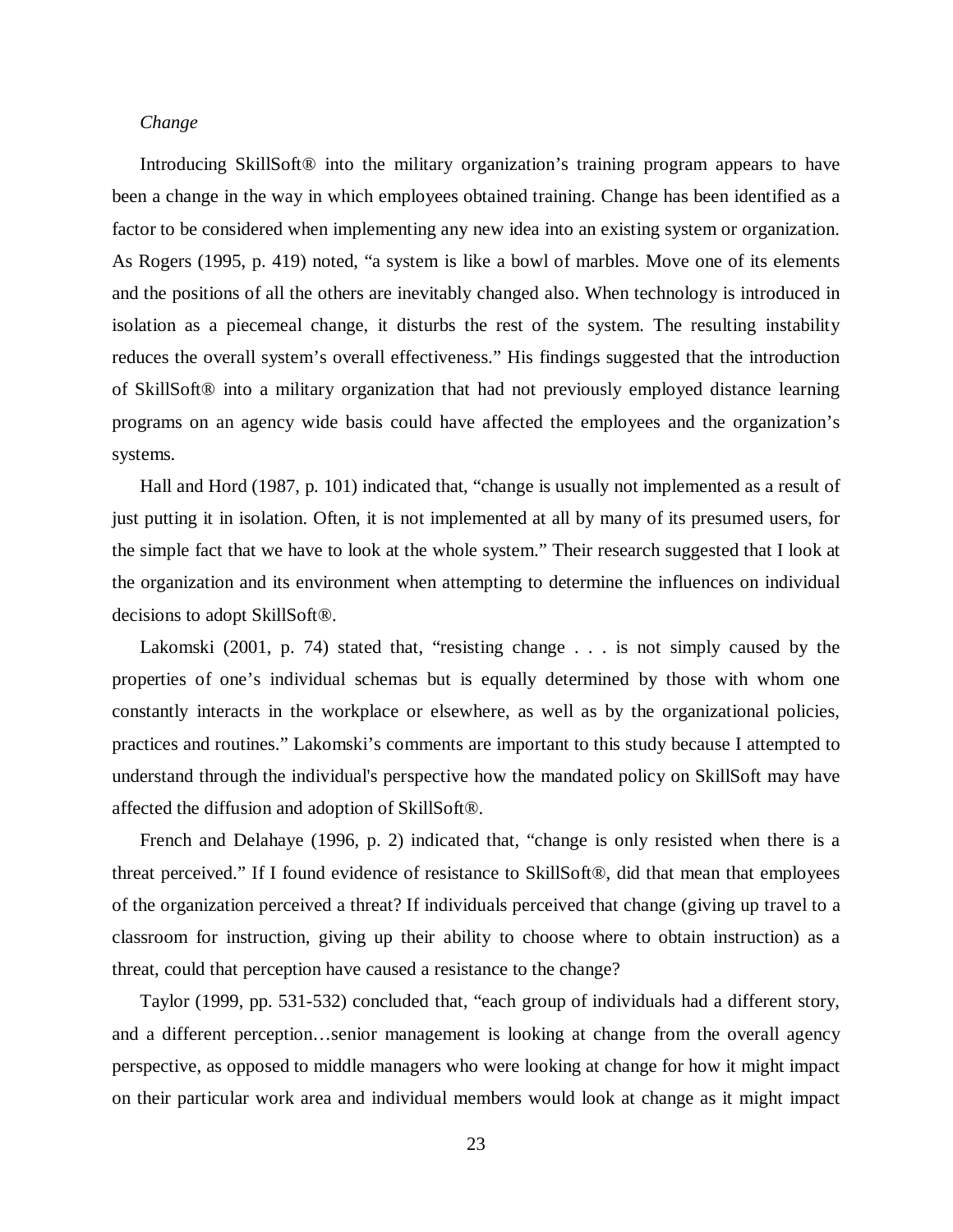them personally." These findings shed light on the different perspectives of the change brought about by SkillSoft®. I interviewed individuals at various levels throughout the organization senior managers, middle managers, change agents, and peers. Each of these individuals shed a different perspective on change within the organization and the effect of that change on their views about the diffusion and adoption process.

Siegal (1996) stated that there are three steps in organizational change:

The first step involves unfreezing the present level of behavior…. The second stage is called movement and involves taking action to change the organization's social system from its original level of behavior or operation to a new level. And finally, the third step is refreezing. This involves establishing a process that insures new levels of behavior will be relatively secure in the future. (p. 3)

My knowledge and understanding of these three stages of change helped me view the way individuals described change within the organization.

Burnes and James (1995, p. 14) stated that, "there can be little doubt that one of the major tasks facing organizations in the late 20th Century is managing change." According to Folger and Skarlicki (1999, p. 35), "employees' resistance can be a significant deterrent to effective organizational change…and that it's important to consider the individual when bringing about any kind of change."

Bovey and Hede (2001, p. 372) indicated that, "management usually focuses on the technical elements of change with a tendency to neglect an equally important human element which is often critical to successful implementation of change…it's important [for] management [to achieve] a balance between human and organizational needs."

Morgan and Brightman (2001, p. 114) described the change management cycle as, "a cyclical process…of understanding the current situation, determining the desired state and developing a plan, enlisting others and developing a critical mass, tracking and stabilizing results." These authors implied that any change to new technology should follow a normal change management process.

All of the literature on change that I reviewed suggested that, if an organization is considering changing to the use of distance learning products, the organizations must consider all the elements in the change process when planning its implementation strategy.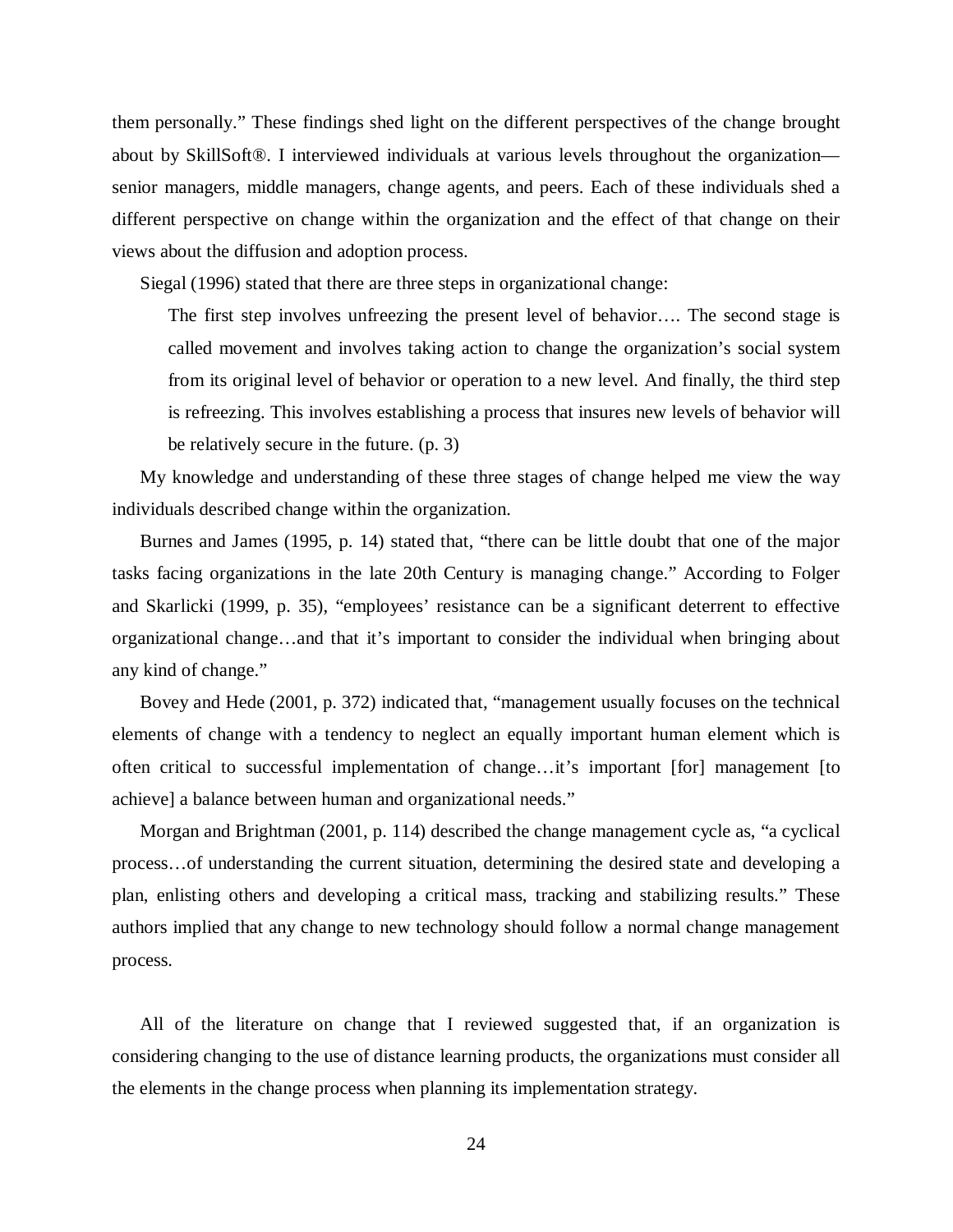### *Learning, Learning Styles, and Models*

During the interviews for the study, some of the participants discussed their learning style preferences. Gagne (1965, p. 5) distinguished between planned learning and growth. He stated that, "learning is change in human disposition or capability, which can be retained, and which is not simply ascribable to the process or growth." Jonassen and Grabowski (1993, p. 249) helped to clarify the difference in learning styles when they noted that, "differences in learning styles are a result of heredity, past experiences, and the demands of the present environment…additionally socialization experiences in family, school, and work." These discussions of learning styles contributed to my understanding of why some study participants expressed a desire to attend traditional classroom instruction as opposed to using SkillSoft® to gain knowledge and skills.

Knowles (1990, pp.54-55) stated that, "the pedagogical model assigned the teacher full responsibility for making all decisions about what to be learned, how it is to be learned, when it will be learned, and if it has been learned. The andragogical model places the full responsibility for making all decisions about the learning in the hands of the individual, so the learning is 'selfdirected'." These two models of learning provided me insights into understanding the participant's perceived learning styles.

#### **Summary**

This case study employed Rogers and Shoemaker's (1971) diffusion theory of how ideas are transmitted between individuals and within organizations as a guide for understanding and describing how the diffusion process occurred within the military organization under study.

Rogers and Shoemaker's (1971) stages of adoption (awareness, interest, evaluation, trial, and adoption) were employed by this researcher to develop topical areas for inquiry, analysis and interpretation of the data in this study. Grounding my study in the literature enabled me to describe and better understand how diffusion and adoption occurred and identify and understand the impact of various influences on the process.

Much past research on diffusion and adoption related to this study Lionberger (1952), Rogers (1962, 1983, and 1995), Hough (1975), and Hall and Loucks (1979) have focused on developing, expanding, clarifying, and validating theory, elements, influences, and application of theory. Most of the literature on distance learning and e-learning has been on defining and understanding the changes brought on by new technology, understanding how to incorporate new technology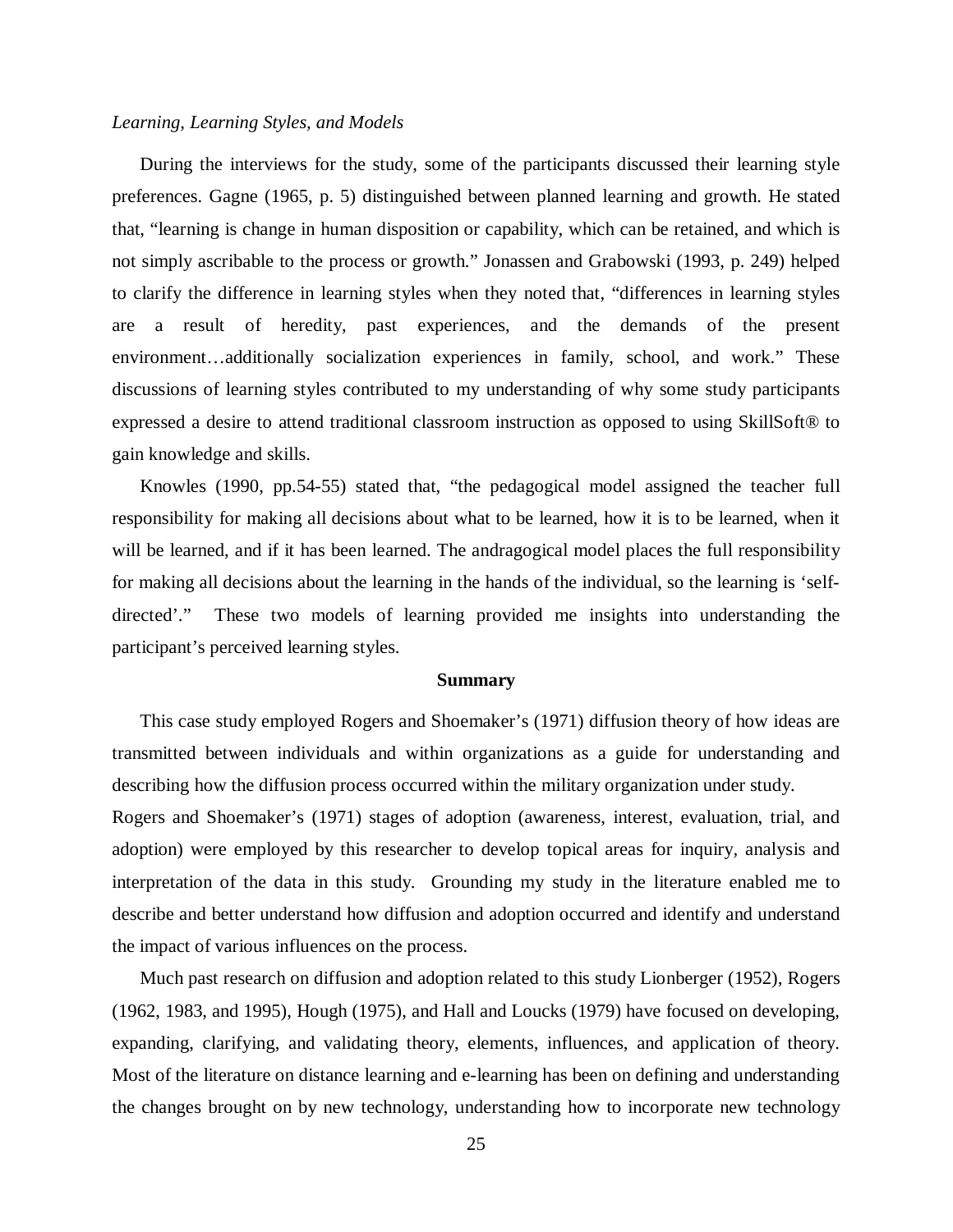into learning processes, identifying obstacles to implementing technology and encouraging use of distance learning. The literature that was reviewed was more quantitative in nature and focused on education, business and government organizations. This study employed a *qualitative approach* of in-depth interviews to better understand how the diffusion (spread) and adoption (acceptance) of SkillSoft® occurred among employees of one military organization and explore the influences on the individual affecting this process from the individual's perspective.

### **Gaps in the Research**

A number of researchers have identified the gaps in the research on the diffusion and adoption process and distance learning. Bonk and Wisher (2000) identified the need to better understand student perceptions of their distance learning experiences. Kearsley and Moore (1996, p. 233) found that, "the most important research problems in the field of education are the process of transformation and the process of adoption of new procedures, new ideas, new policies." Cookson (1990) identified a need to learn more about influences on the dropout rate for distance learning courses.

This study identifies various influences on the diffusion and adoption of SkillSoft® and provides further insights into those influences. Research by Thomerson and Smith (1996, p. 47) into the practice of distance learning recommended that, "further research [should] include studies that ascertain perceived differences between distance education students." With the need documented, where does this study fit into the literature?

## **Where This Study Fits Into the Literature**

Martinez, Polo, and Flavian (1995) stated that:

the different speed of diffusion of an innovation depends not only on the characteristics of the new product itself but also on the peculiarities of the agents to whom it is directed…. If you wish to understand better how the acceptance and diffusion process of an innovation takes place, it will be necessary to know which individuals acquired it, when they do so, and the reasons which led them to do so at any given one moment in time. (p. 323)

This study asked participants similar questions in an attempt to understand how diffusion and adoption occurred, and the influences that affected the process. To help arrive at answers to those questions, I captured the perceptions of individuals with the military organization.

The findings of this case study support previous research by Rogers (1983), Weinstein